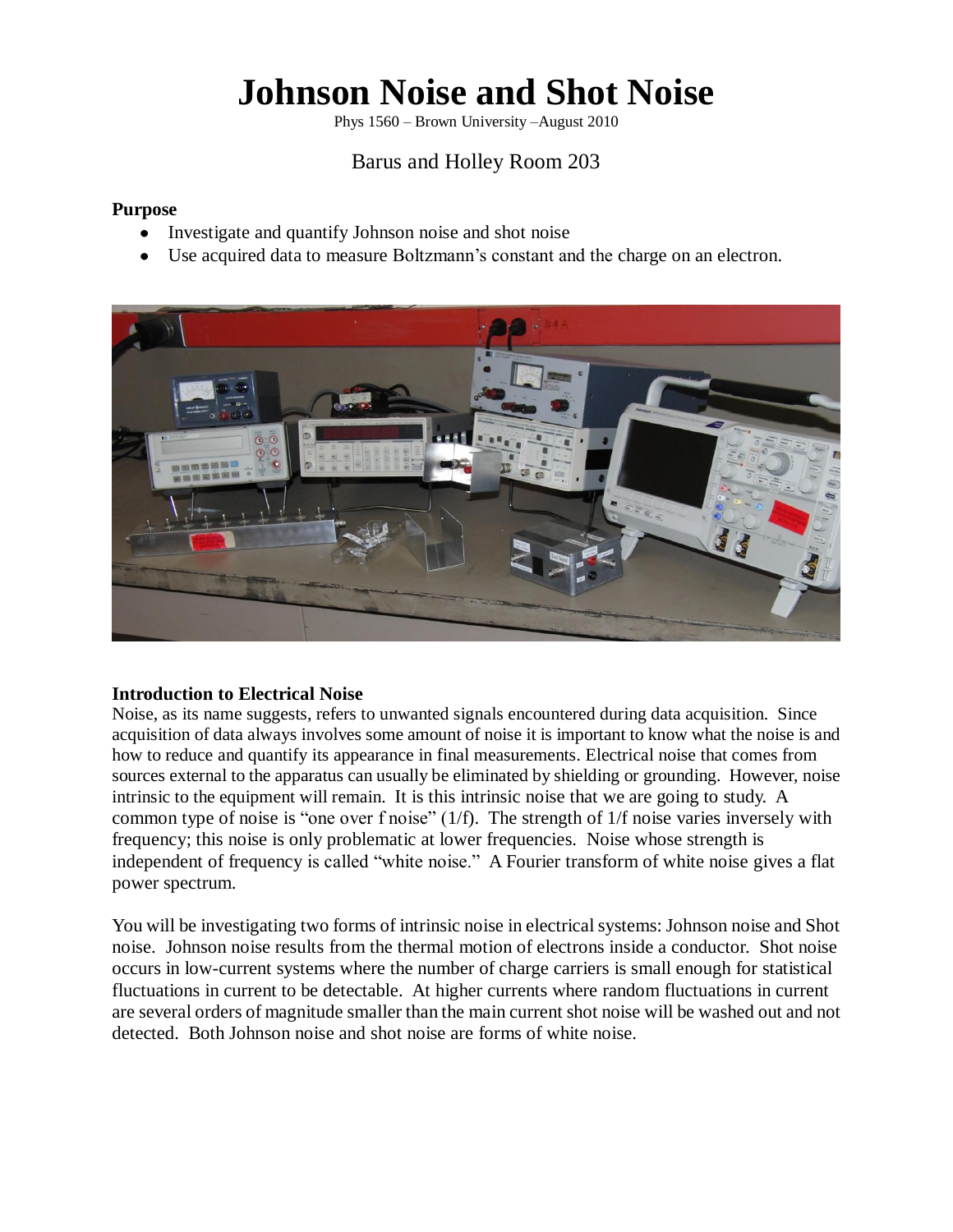#### **Johnson Noise**

## Background

Electrical noise in resistors was measured by Johnson and theoretically described by Nyquist in 1928. In its differential form, the Nyquist formula says that for an infinitesimally small frequency interval, *dν* (in Hertz), the mean square voltage across resistor *R* (in Ohms) at a temperature *T* (in Kelvin) is given

$$
dV_l^2 = 4k_B TRdv \tag{1}
$$

where Boltzmann's constant,  $k_B = 1.38066 \times 10^{-23}$  J/K. An equation for the mean square voltage can then be obtained by integrating equation (1) over a range of frequencies. The brackets denote a time averaged quantity.

$$
\langle V^2 \rangle = 4k_B TR\Delta v \tag{2}
$$

One might naively expect that selecting an infinite frequency range would yield an infinite mean square voltage across the resistor; this does not happen. Equations 1 and 2 are Nyquist's low frequency approximations, valid whenever  $hf \ll k_B T$ . This is analogous to the relationship between the Rayleigh-Jeans formula (ultraviolet catastrophe) and Planck's law of black-body radiation. Refer to the references for a more detailed theoretical discussion.

## **Apparatus**

You will need the following equipment: digital oscilloscope, low noise preamplifier, function generator, attenuator, bud box (metal box which shields external noise,) collection of resistors, and a thermometer. Figure 1 is a block diagram of the measurement system. Note: all wires are coaxial cables.



**Figure 1.** Basic schematic diagram for measuring Johnson noise.

## Effective Circuit Characteristics

Consider the impact of the measurement system. Johnson noise is too small to measure directly with an oscilloscope. To amplify the signal to a measurable level it is sent through a preamplifier. Unfortunately, the preamplifier is not ideal and has its own noise characteristics that must be taken into account.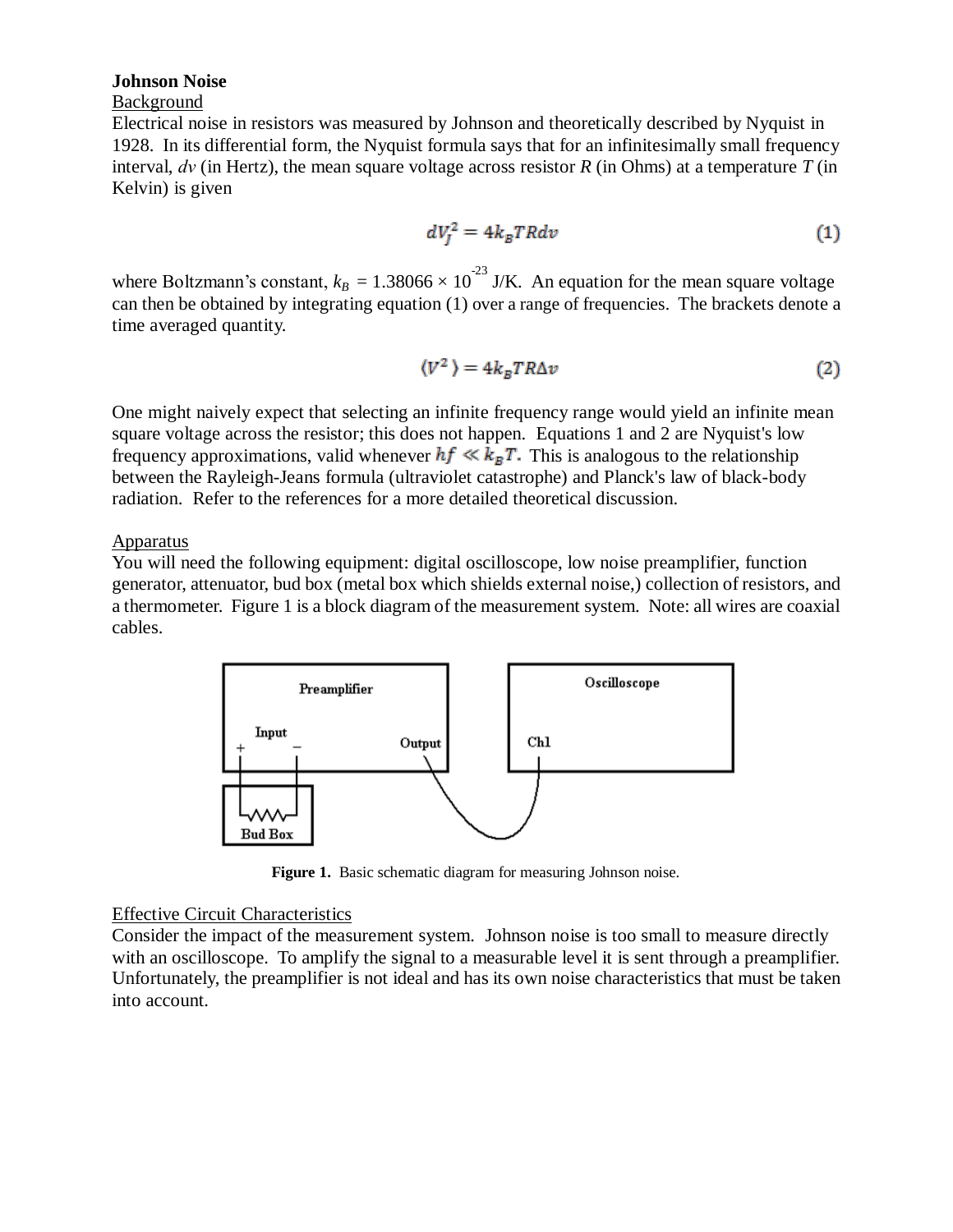

**Figure 2.** Circuit details of resistor  $R<sub>J</sub>$  & preamp from figure 1 (Kittel et al).

Definitions for Figure 2:

 $R_J$  = Resistance being measured

 $V_J$  = Johnson noise generated by  $R_J$ 

 $C_c$  = Capacitance of coaxial cable

 $R_I$  = Input resistance of the preamplifier

 $C_I$  = Input capacitance of the preamplifier

 $V_{\text{JE}}$  = Johnson noise seen by input of the preamplifier

*VJM* = Johnson noise measured at the output of the preamplifier

*VAN* = Noise generated by the preamplifier

 $V_0$  = Total output voltage of the preamplifier

The coaxial cable connecting the resistor to the preamp has capacitance (*Cc*) and the preamplifier input has capacitance  $(C_I)$ . Since they are in parallel their total capacitance can be reduced to  $C_I$  =  $C_C + C_I$ . This "stray capacitance" shorts (shunts) a portion of the signal to ground thus reducing the Johnson noise seen by the ideal preamplifier to *VJE*.

$$
V_{JE}^{2} = \frac{1}{1 + (\omega C_{T} R_{I})^{2}} V_{I}^{2}
$$
 (3)

Equation 3 shows that  $V_{JE}$  depends on the angular frequency  $\omega$  (thus the measured voltage  $V_{JM}$  will not be white noise). See Appendix A for the derivation.

#### *Preamplifier Gain*

To calculate Johnson noise  $V_J$  from the preamp output  $V_0$  the pre amplifier gain as a function of frequency must be determined.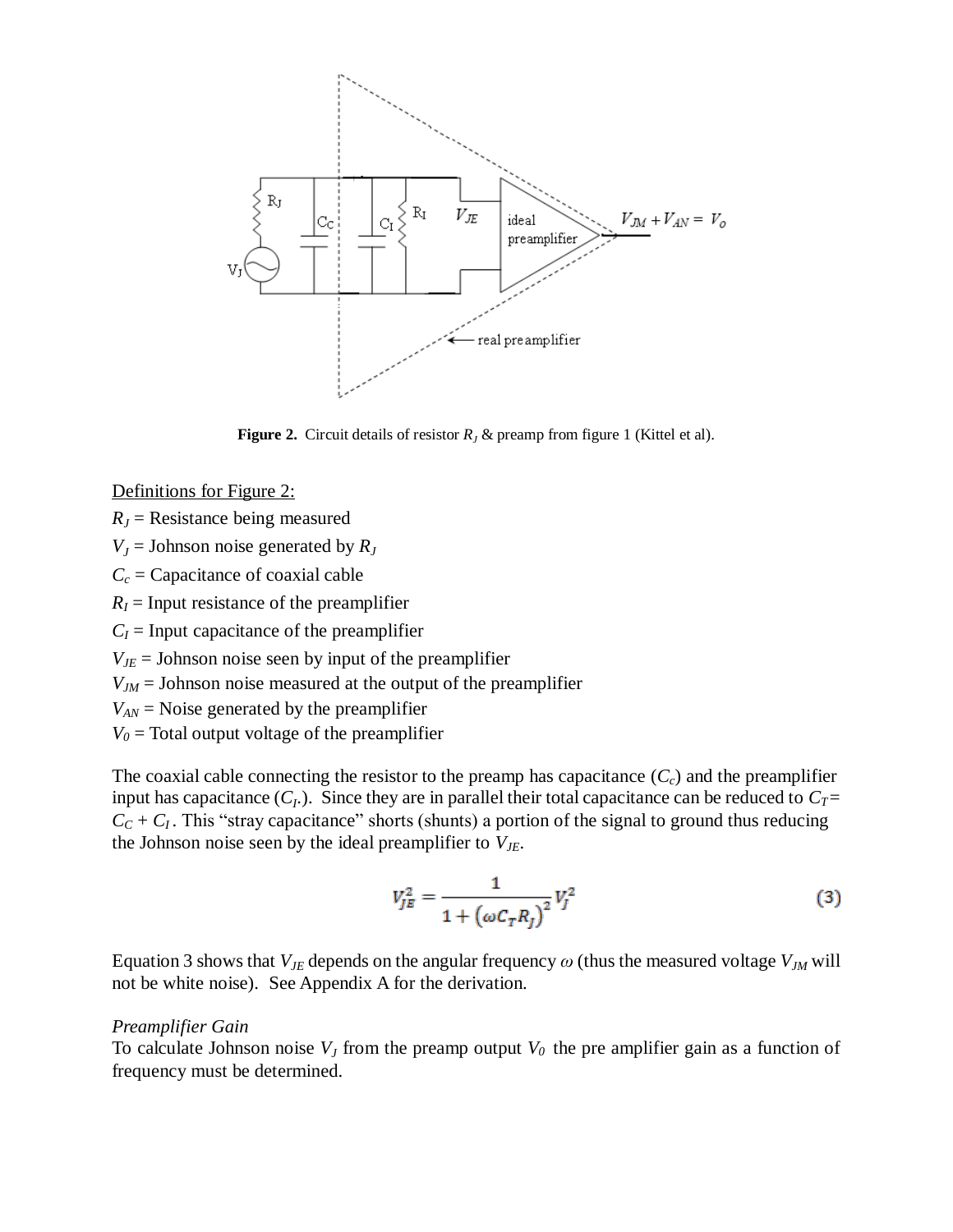Suppose a signal of amplitude *Vin* with frequency *ν* (known as a Fourier mode) enters an ideal preamplifier, its output amplitude *Vout* will either increase or decrease. The gain function can be defined by

$$
g(v) = \frac{V_{out}(v)}{V_{in}(v)}
$$
\n<sup>(4)</sup>

The preamplifier has adjustable filters and gain. Figure 3 shows how a graph of how  $g(v)$  might appear with a band-pass filter.



**Figure 3.** Plot of gain versus frequency for a band-pass filter: frequencies well below the cutoff receive maximum gain; gain varies sharply with frequency near the cutoff. (Courtesy: Jakob Ashtar & SearchCIO-Midmarket.com )

Johnson noise is composed of an infinite number of Fourier modes. Ignoring preamplifier noise for each mode we have

$$
dV_{JM}^2 = g^2(v)dV_{JE}^2
$$
\n<sup>(5)</sup>

Integrating over all frequencies

$$
\langle V_{JM}^2 \rangle = \int_0^\infty \frac{d \langle V_{JK}^2 \rangle}{dv} g^2(v) dv \tag{6}
$$

Since Johnson noise is "white,"

$$
\frac{d\langle V_{JE}^2 \rangle}{dv} = \frac{4k_BTR_J}{1 + \left(\omega C_T R_I\right)^2} \tag{7}
$$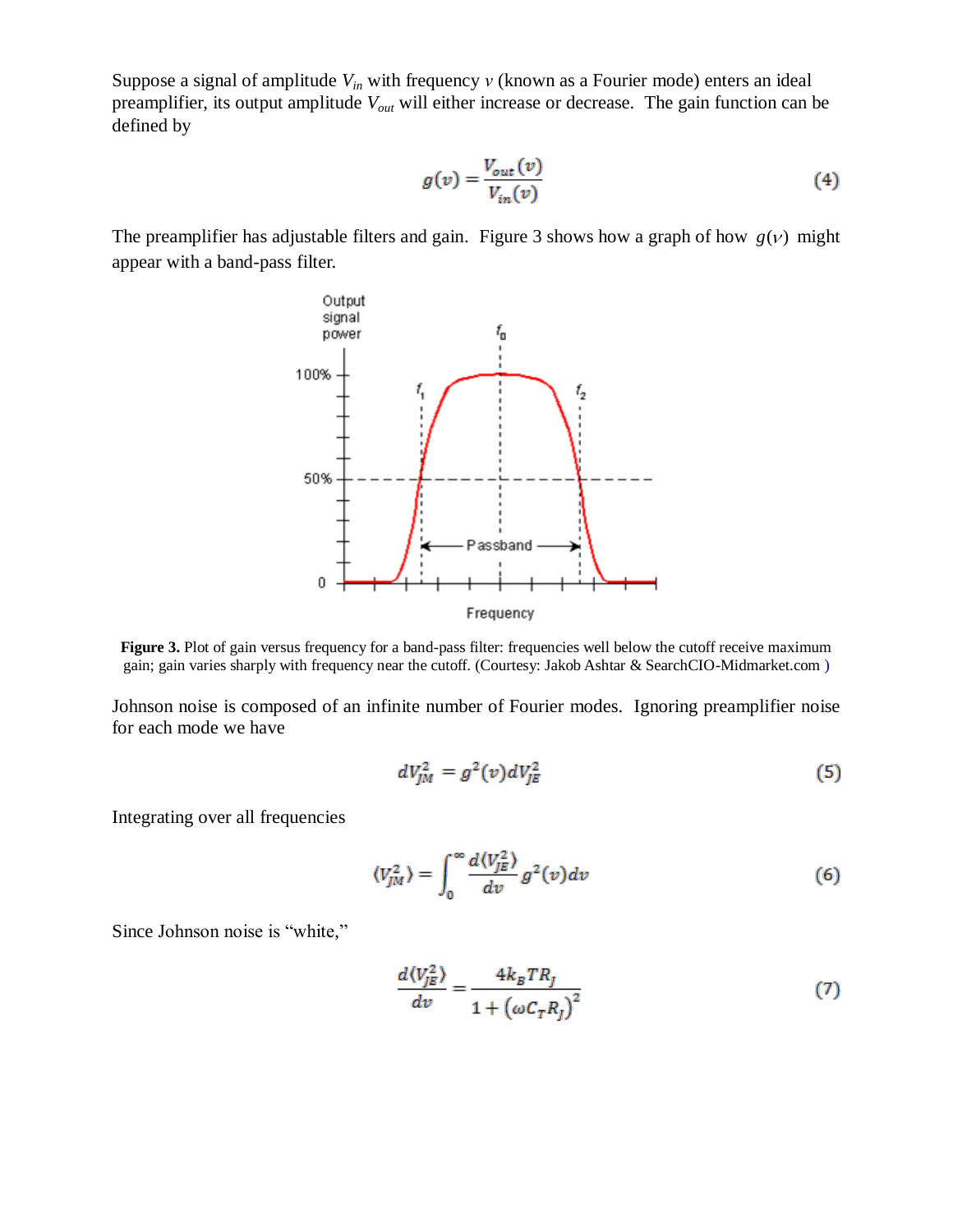so equation 6 can be rewritten as

$$
\langle V_{JM}^2 \rangle = 4k_BTR_J \int_0^\infty \frac{g^2(v)}{1 + \left(\omega C_T R_J\right)^2} dv \tag{8}
$$

Define the "effective gain"  $G(v)$  as

$$
G(v) = \frac{g^2(v)}{1 + \left(\omega C_T R_J\right)^2} \tag{9}
$$

Now we can rewrite  $\langle V_{JM}^2 \rangle$  as

$$
\langle V_{JM}^2 \rangle = 4k_BTR_J \int_0^\infty G(v)dv \tag{10}
$$

Note: you will measure  $G(v)$ , not  $g(v)$ .

Preamplifier Noise

Now consider the effects of preamplifier noise  $V_{AN}$ : Let  $V_0 = V_{JM} + V_{AN}$  and  $V_{JM}$  &  $V_{AN}$  are independent voltage sources,  $\langle V_0^2 \rangle$  can be written:

$$
\langle V_0^2 \rangle = \langle \left(V_{JM} + V_{AN}\right)^2 \rangle = \langle V_{JM}^2 \rangle + \langle V_{AN}^2 \rangle + 2 \langle V_{JM} \rangle \langle V_{AN} \rangle \tag{11}
$$

The last term on the right side vanishes because both *VJM* and *VAN* average to zero. Therefore *VJM*, *VAN*, and *V<sup>O</sup>* add in quadrature.

$$
\langle V_{IM}^2 \rangle = \langle V_0^2 \rangle - \langle V_{AN}^2 \rangle \tag{12}
$$

Where  $\langle V_{AN}^2 \rangle$  is found by shorting the preamplifier's input.



**Figure 4a**. Circuit diagram for measuring *Vin*.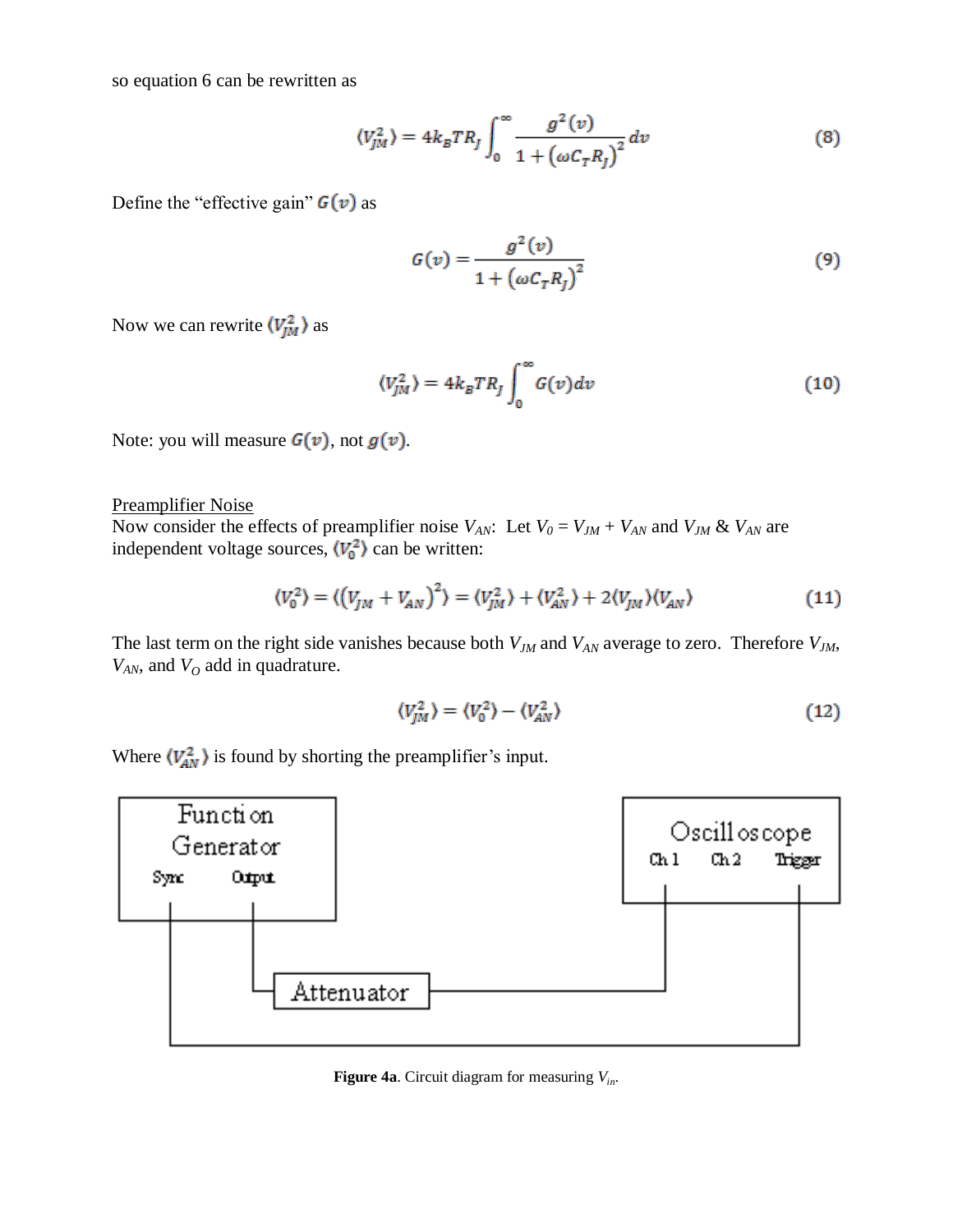

**Figure 4b**. Circuit diagram for measuring *Vout*.

Measuring Effective Gain " $G(v)$ "

- 1) Perform the following measurements using the setups shown in figures  $4a \& 4b$ . Once with the preamp filters set to 3 kHz and 1 kHz, then again with them set to 30 kHz and 10 kHz. Note: To compute the integral of equation 11, the range of frequencies measured must be much wider than the frequency range set on the preamp (must allow  $G \rightarrow 0$  as  $v \rightarrow 0$  or  $\infty$ ). Note, unless otherwise stated, always use a sine wave.
- 2) Finding the appropriate gain setting for the preamplifier. While it is advantageous to maximize the gain in order to get the best possible reading of the Johnson noise itself, you'll also need to get accurate measurements of the effective gain in order to extract the Boltzmann constant. To do this, use setup 4b and apply the center frequency of the filter's bandwidth. Adjust the attenuation on the input signal to the minimum necessary to prevent an overload in the preamplifier. Switch to setup 4a and observe the signal on the oscilloscope. If the observed sine wave is not easily discernable or is seriously distorted by noise, this gain setting will not provide usable data. Find the highest gain setting that provides a discernable and undistorted sine wave with setup 4a. Assemble the circuit in figure 1 using the largest resistor to be measured. Since Johnson noise is proportional to resistance, this will be the maximum noise you will measure. Make sure the gain setting you just selected does not overload the preamplifier. Remember, to get good data in this experiment you need to maximizing the amplification while not getting a distorted signal out of the amplifier. And of course, do not overloading the preamp input. Note, once the gain for a given bandwidth, has been determined do not change it.
- 3) Select a frequency on the function generator.
- 4) Using setup 4b, apply the minimum possible voltage to the attenuator. Adjust the attenuator to the maximum possible voltage that does not over load the preamplifier. Measure the preamp's RMS output voltage on the scope.
- 5) Using the same cables and without changing any setting on the function generator or attenuator, switch to setup 4a. Measure the preamp input voltage (RMS) used in setup 4b.
- 6) Repeat steps 3 5 for a number of frequencies. To determine a reasonable frequency range and the appropriate frequency intervals, consider that the noise applied to the filter spans the entire spectrum not just frequencies somewhat larger and smaller than the filter's bandwidth.
- 7) Repeat this procedure for the other preamp filter band.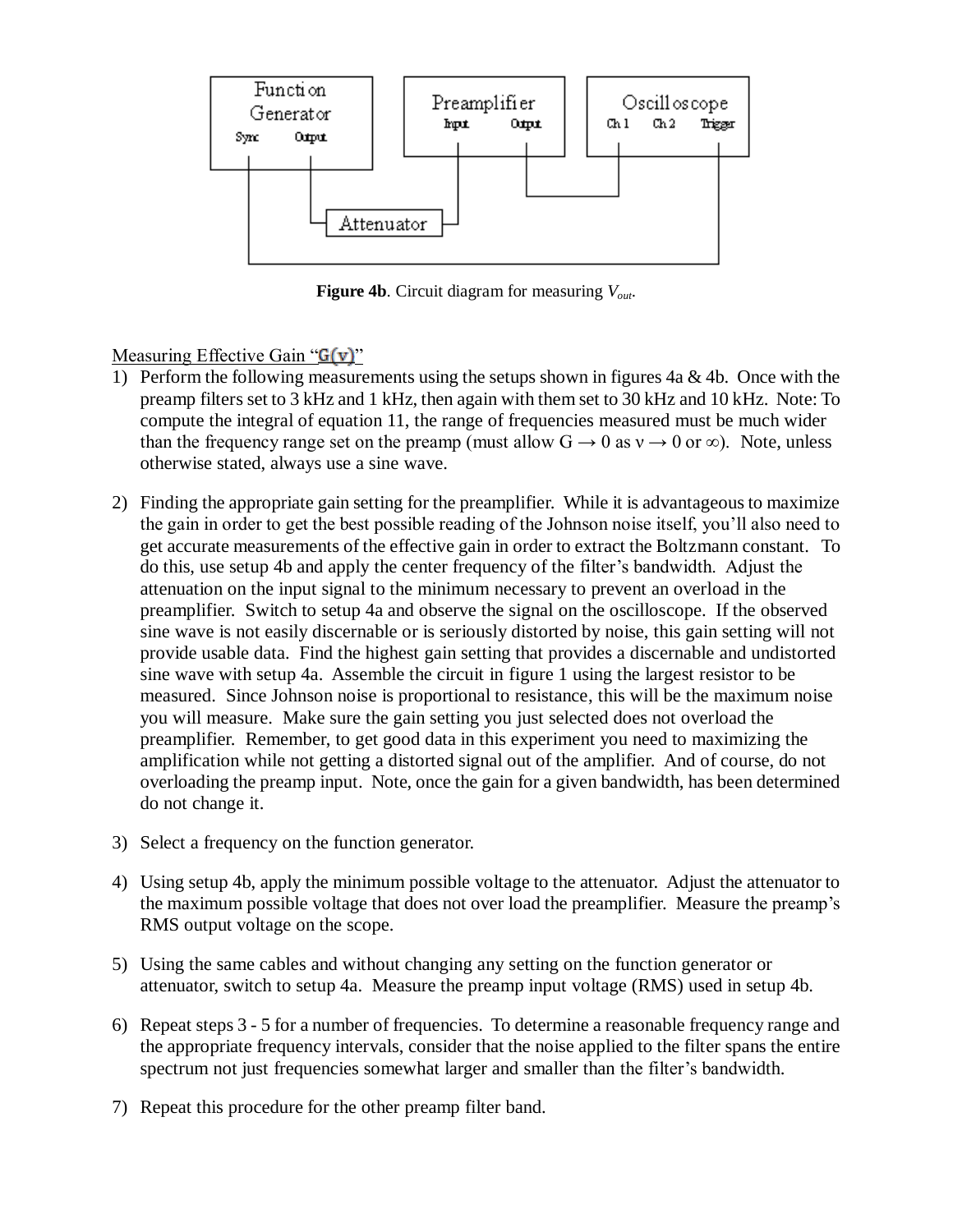## Measuring Johnson Noise

- 1) Become familiar with the operation of the oscilloscope. Learn to measure voltage with the cursors, display and measure  $V_{RMS}$  (check the "measurements menu,) signal average, and zoom. The preamplifier can be powered by the 120V AC line or by an internal battery.  $V_{AN}$  is significantly higher when the preamplifier is powered by line voltage. NOTE: The oscilloscope is not ideal and is a source of error. To measure the error of the oscilloscope, record multiple values of the displayed RMS voltage. Find the mean and standard deviations. Check all time/division settings for any periodic noise.
- 2) Set up the measurement circuit shown in figure 1. Use the shortest cables possible to reduce noise. Use the same cables for all measurements. Set the preamp low-pass filter to 3 kHz, high-pass filter to 1 kHz and coupling to DC (Direct Coupling). Keep the same gain settings used in the Measuring Effective Gain section.
- 3) Beware of ground loops. It is easy to inadvertently create a ground loop with the BNC cable shields. As you may already know, typical circuit convention uses red for positive, black for negative, and green for ground. On devices with BNC terminals, it is common for the shield of the BNC to be connected to negative and ground. BNC cables contain an internal conducting wire (signal), surrounded by an insulating layer which is surrounded by an external conducting mesh (shield). When this mesh is connected to ground, it shields the internal conductor from noise. In a BNC to banana adapter, the shield of the BNC connects to the negative side of the banana. The negative side of a banana adapter can be identified by a small plastic nub on the side. It is easy to create ground loops by connecting the signal of a BNC to ground when using adapters. Make sure to check the polarity of all the adaptors you use. Beware, all grounds by definition are connected to each other but not all BNC shields are grounds and therefore have a voltage relative to ground. This voltage will be measured by the setup and will add error to your measurements. Be sure to understand the ground and shield connections in this setup.
- 4) Record *all* relevant apparatus settings then measure the RMS voltage  $\langle V_0^2 \rangle^{1/2}$  of all resistors provided.
- 5) Find *VAN* the noise generated by the preamp by shorting the preamp input to ground via coupling and measuring the RMS voltage at its output. Do not change any other preamp setting.
- 6) Repeat steps 4 6 with the low-pass filter set to 30 kHz and high-pass filter set to 10 kHz.
- 7) In order to ensure your data is roughly correct, you can make an approximation of the integral of the gain in equation 10 by treating the filters as ideal, i.e. by setting the value of the integral as the bandwidth of the filter times the value of the gain squared. This will not give you an accurate calculation of the Boltzmann constant, but will make sure you are on the correct order of magnitude.

## Measuring Johnson Noise with Temperature Variation

1) Revert to the equipment configuration shown in figure 1 but instead of the bud box use the resistor shielded with grounding braid. Measure the resistance of this special resistor with a multimeter.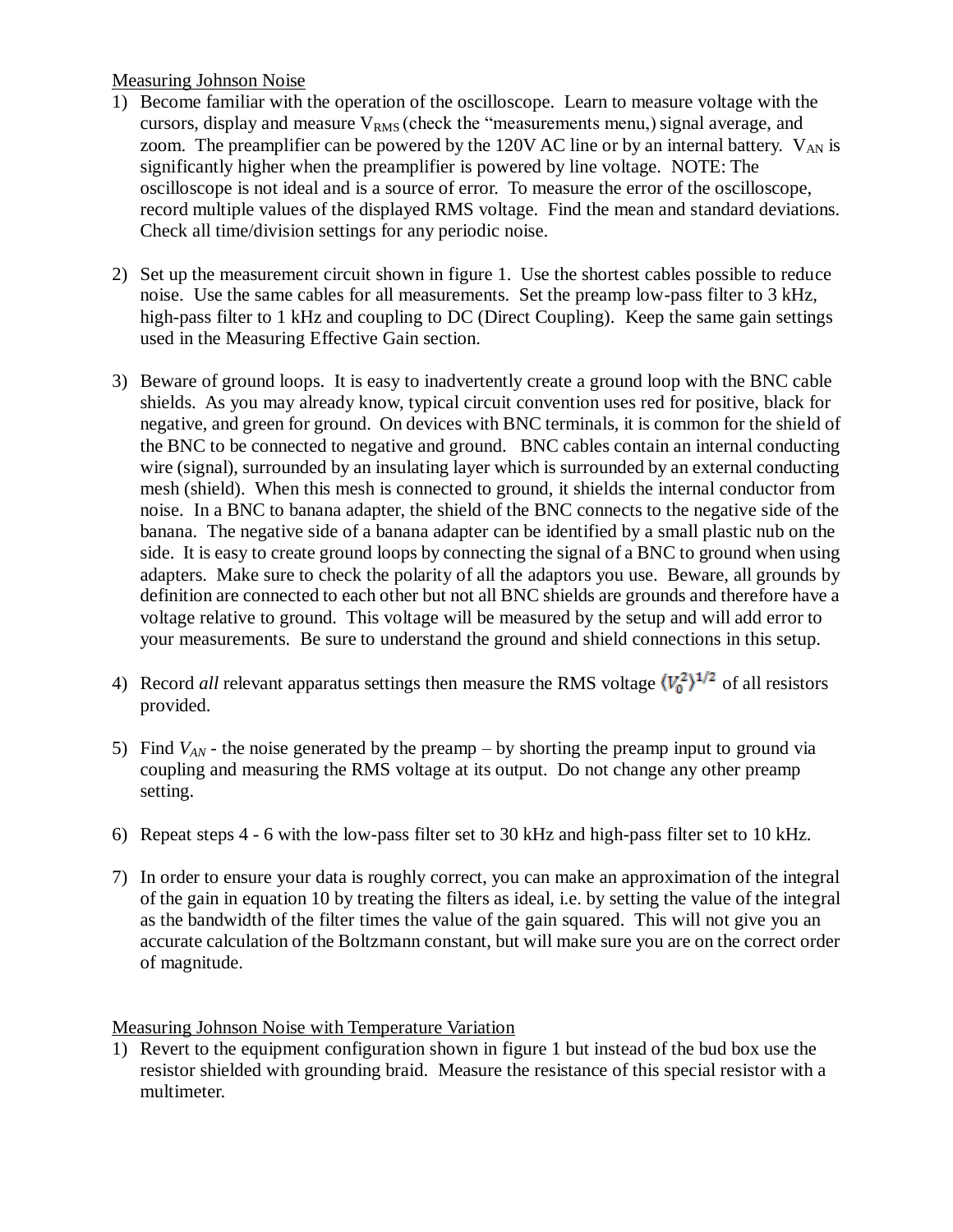- 2) Use the steps described under "Measuring Johnson Noise" to measure the Johnson noise of this resistor under the following conditions. Be sure the resistor has reached thermal equilibrium before taking measurements and be sure to record the temperature. Also make sure to perform the measurements in the following order, as each successive bath will evaporate the previous cryogen. Note: put the boiling water in a separate container, do not perform the measurement in the kettle, as the elevated temperature of the kettle's heating element, along with the physical motion caused by the boiling, generate extra noise. However, you will need to perform the measurement quickly, before the water cools.
	- A) Room Temperature
	- B) Liquid Nitrogen
	- C) Dry ice in alcohol
	- D) Boiling Water

## Analysis

Analyze your data using the equations provided above. Plot-fit the result to recover Boltzmann's constant ( $k_B = 1.3806504(24) \times 10^{-23}$  J/K). Include error bars on both axes. Disregard data affected by shunt capacitance.

Use equation 12 to correct for preamplifier noise before considering the effective gain. The effective gain  $G(v)$  is a frequency dependent variable, however, the integral of  $G(v)$  is a constant see equation 11. You may have a hard time making sense of a plot of  $G(v)$ . Try making a plot of  $G(log_{10}(v))$  and fitting that to a Gaussian. This will simplify the process of evaluating  $\int_0^\infty G(v) dv$ , but don't forget the Jacobian!! Also, make sure your units all match—convert mV to V and kHz to Hz.

#### **Shot Noise**

#### Introduction

Shot noise was described by Schottky in 1918. He drew an analogy between the noise created by statistical fluctuations in current and the fluctuating noise heard when lead shot hits a hard surface. Hence this phenomenon was dubbed "shot noise." Look up "shot towers" online for a further historical explanation of the analogy.

Shot noise is caused by rate fluctuations of independent charge carriers and can only be detected at very low currents where charge carrier motion is statistically independent. At higher currents, where charge carriers are not statistically independent, shot noise is washed out. Current variations associated with shot noise can be described with Poisson statistics. Schottky showed the mean square current fluctuation is:

$$
\langle \Delta I^2 \rangle = 2el_{ave} \Delta f \text{ where } \Delta I = I_{inst} - I_{ave}
$$
 (13)

Since shot noise is white noise these current fluctuations can be related to voltage fluctuations via Ohms Law. Therefore, the mean square voltage fluctuation across resistor R is:

$$
\langle V_s^2 \rangle = \langle V_{tot}^2 \rangle - \langle V_{amp}^2 \rangle = 2eRV_{s,ave} \int_0^\infty g^2(v) dv \tag{14}
$$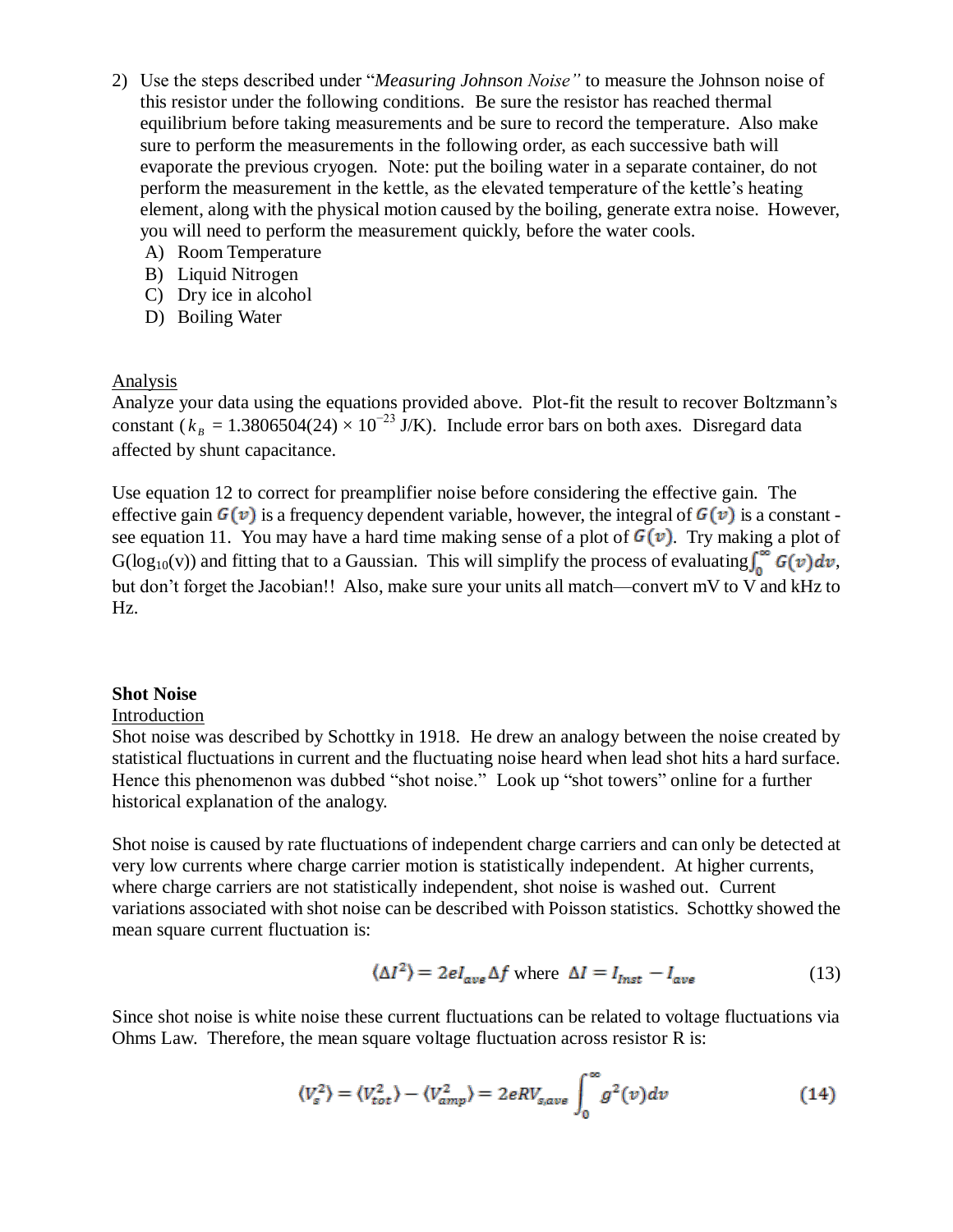The charge on an electron can be determined from shot noise.



**Figure 5.** Basic schematic for measuring shot noise.

#### **Apparatus**

Figure 5 is a diagram of the basic setup. An incandescent lamp illuminates an RCA 1P39 photodiode biased at -45 V. The current from the photodiode is fed through a current to a voltage converter consisting of resistor R1 and an op-amp (a component-sized differential amplifier.) The resulting DC voltage,  $V_{s, AVE}$  is fed to a BNC labeled "DC Signal Out." The AC voltage is sent through a 100x AC op-amp circuit before it is fed to a BNC labeled "AC Signal Out." The photodiode and op-amp circuits are in the "Shot Box". See figure 6A for a detailed schematic.



**Figure 6.** Schematic of Shot Box.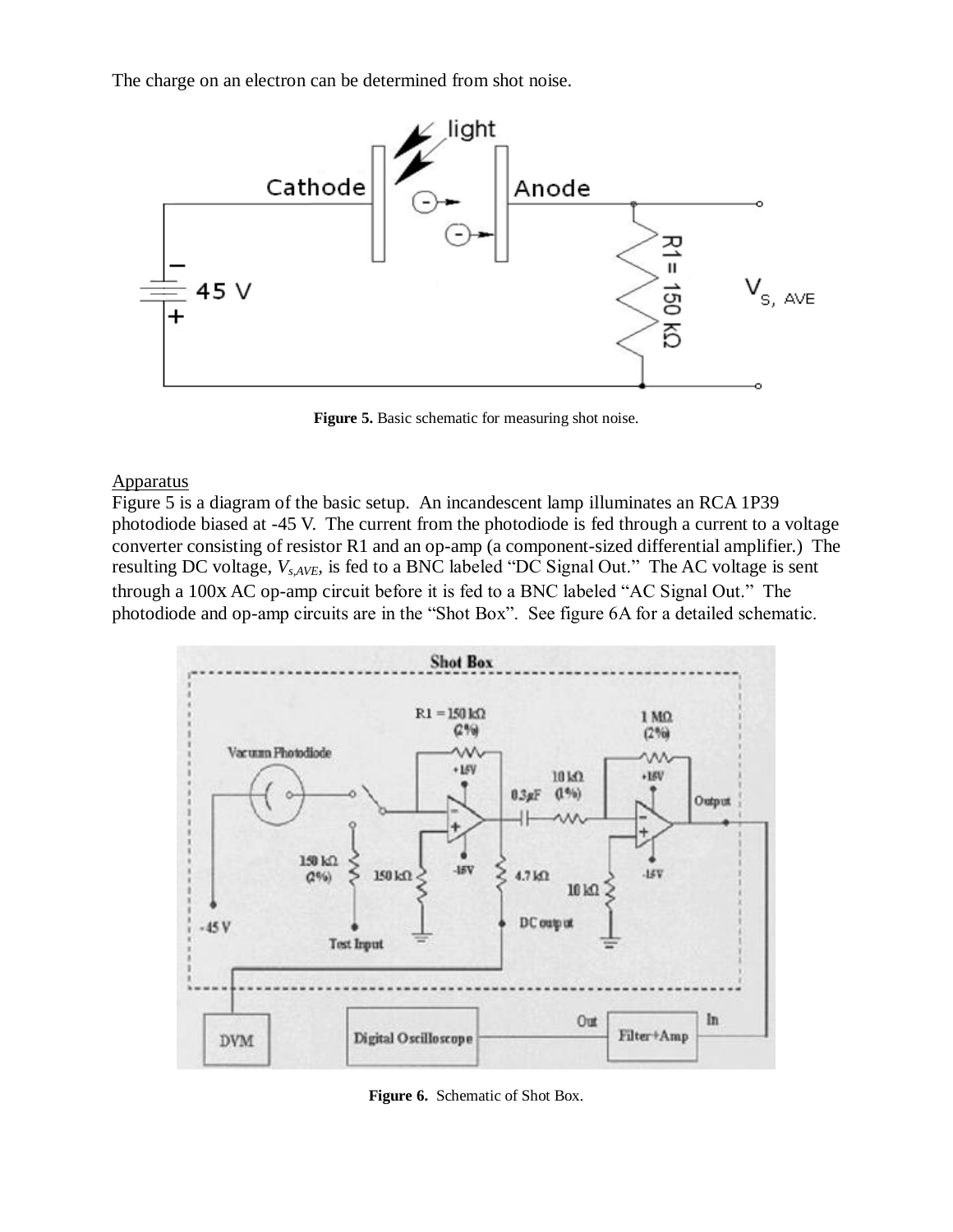

**Figure 7.** Shot Box Connection Diagram

## Procedure

- 1) Set up the circuit shown in figure 7. Set the preamplifier as follows: coupling to AC, gain to 1  $\times$  10, low-pass filter to 10 kHz and high-pass filters to 1 kHz. Make sure to turn on the power supply to the op-amp.
- 2) Determine the measurement system's frequency dependent effective gain by setting the Shot Box switch to "Test Signal" and following the procedure outlined in "Measuring Effective Gain" section of Johnson noise.
- 3) Remove the test signal from the "Test Input", set the Shot Box switch to "Photodiode" and apply -45V bias to the photodiode. Vary the voltage to the light – do not to exceed 6V measure the corresponding DC voltage,  $V_{s, AVE}$  and RMS voltage,  $(\Delta V_{tot}^2)^{1/2}$ .
- 4) Determine the noise generated by the measurement system,  $\langle V_{amp} \rangle$ , by setting the Shot Box switch to "Test Signal", shorting the "Test Input" to ground and measuring the "AC Signal" Out" RMS voltage. Do not change any pertinent apparatus settings.

## **Analysis**

Use the technique described in Johnson noise to analyze your data and find the charge on the electron.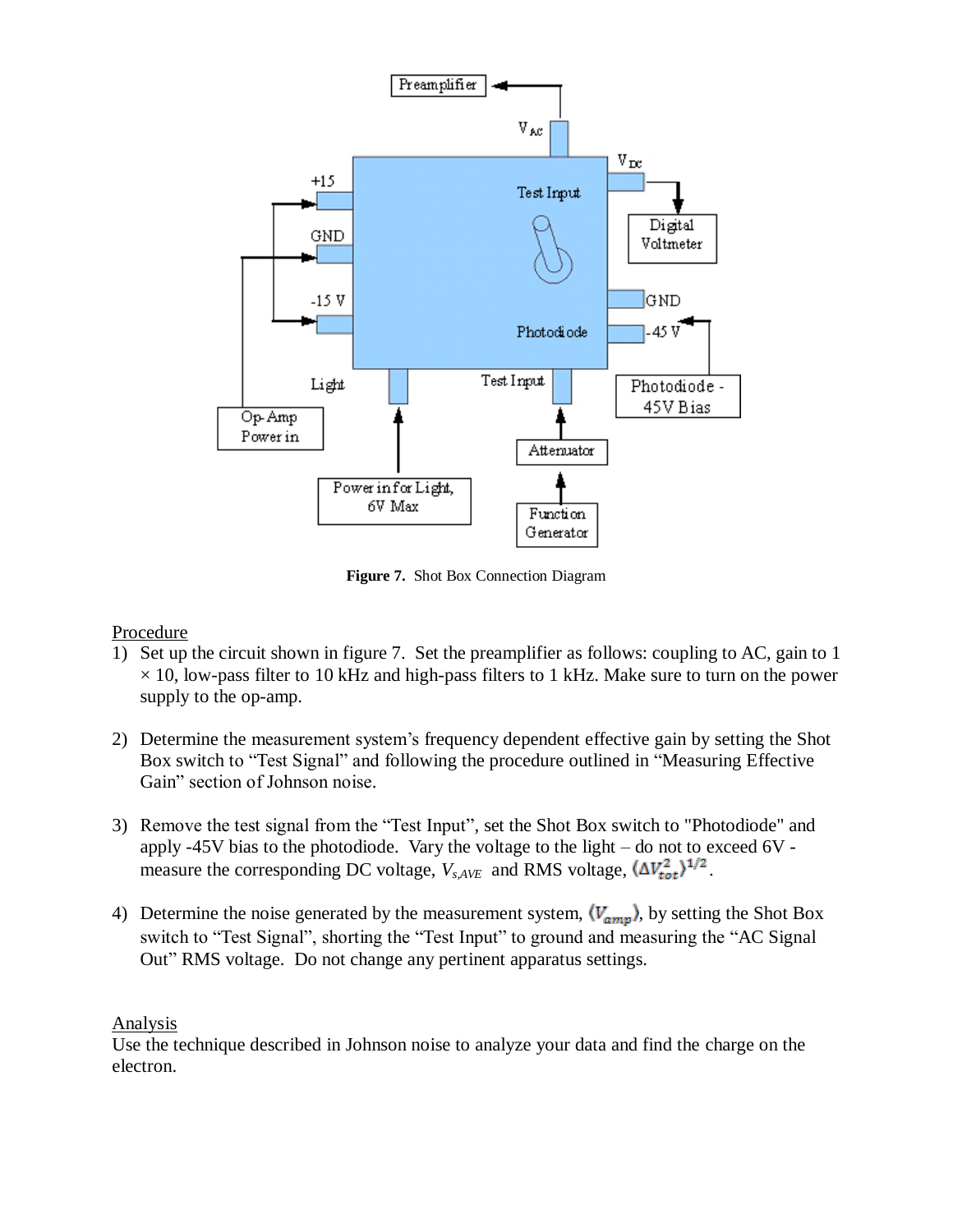#### **References**

F. Reif, *Fundamentals of Statistical and Thermal Physics*, pages 582 through 594. Kittel and Kroemer, *Thermal Physics*, pages 98 through 102. J. Johnson, "Thermal Agitation of Electricity in Conductors", Phys. Rev. **32**, 97 (1928 H. Nyquist, "Thermal Agitation of Electric Charge in Conductors", Phys. Rev. **32**, 110 (1928).

J. L. Lawson and G. E. Uhlenbech, *Threshold Signals*, (Dover, New York, 1965).

J. A. Earl, "Undergraduate Experiment on Thermal and Shot Noise", Am. J. Phys. **34**, 575 (1966).

P. Kittel, W. R. Hackleman, and R. J. Donnelly, "Undergraduate experiment on noise thermometry," Am. J. Phys. **46,** 94 (1978)

## **APPENDIX A**

Ohm's law states,  $V = IR$  where *R* represents the medium's opposition to current flow. In DC circuit theory R is the only quantity that inhibits current flow.

In AC circuit theory opposition to current flow is determined by impedance Z. Impedance consists of DC resistance R and reactance of the capacitive and inductive elements in the circuit. As opposed to resistance reactance is the frequency dependent and causes phase changes.

Impedance is a complex number consisting of real (resistance) and imaginary (reactance) components. Impedance represents the total opposition to current flow in the circuit. We write impedance as  $Z = |Z|e^{i\theta}$ , where |Z| is the magnitude of the impedance and  $\theta$  represents the phase shift. Both AC voltage and AC current are written as complex numbers denoted by  $\tilde{V}$  and  $\tilde{I}$ . Therefore, the complex version of Ohm's law is  $\tilde{V} = IZ$ . In a pure capacitor with capacitance *C* or inductor with inductance *L*, the reactance X is equal to the impedance *Z*. In a pure resistor with resistance R, the resistance R equals the impedance Z. See Below:

$$
X_c = Z_c = \tfrac{1}{i\omega c} \qquad \qquad X_L = Z_L = i\omega L \qquad \qquad Z_R = R
$$

where  $\omega$  is the angular frequency of the voltage source. To combine impedances in parallel use  $Z_{\text{tot}} = \frac{Z_1 Z_2}{Z_1 + Z_2}$ 

To combine impedances in series use  $Z_{tot} = Z_1 + Z_2$ 

Example:

To determine a relationship between the voltage measured and the actual Johnson noise voltage, consider figure 8 below.



**Figure 8.** Expansion of input part of figure 2. Johnson noise resistor =  $R_J + V_J$ , capacitance of coaxial cable =  $C_c$ , input capacitance of preamp =  $C_I$ , and input impedance of preamp =  $R_I$